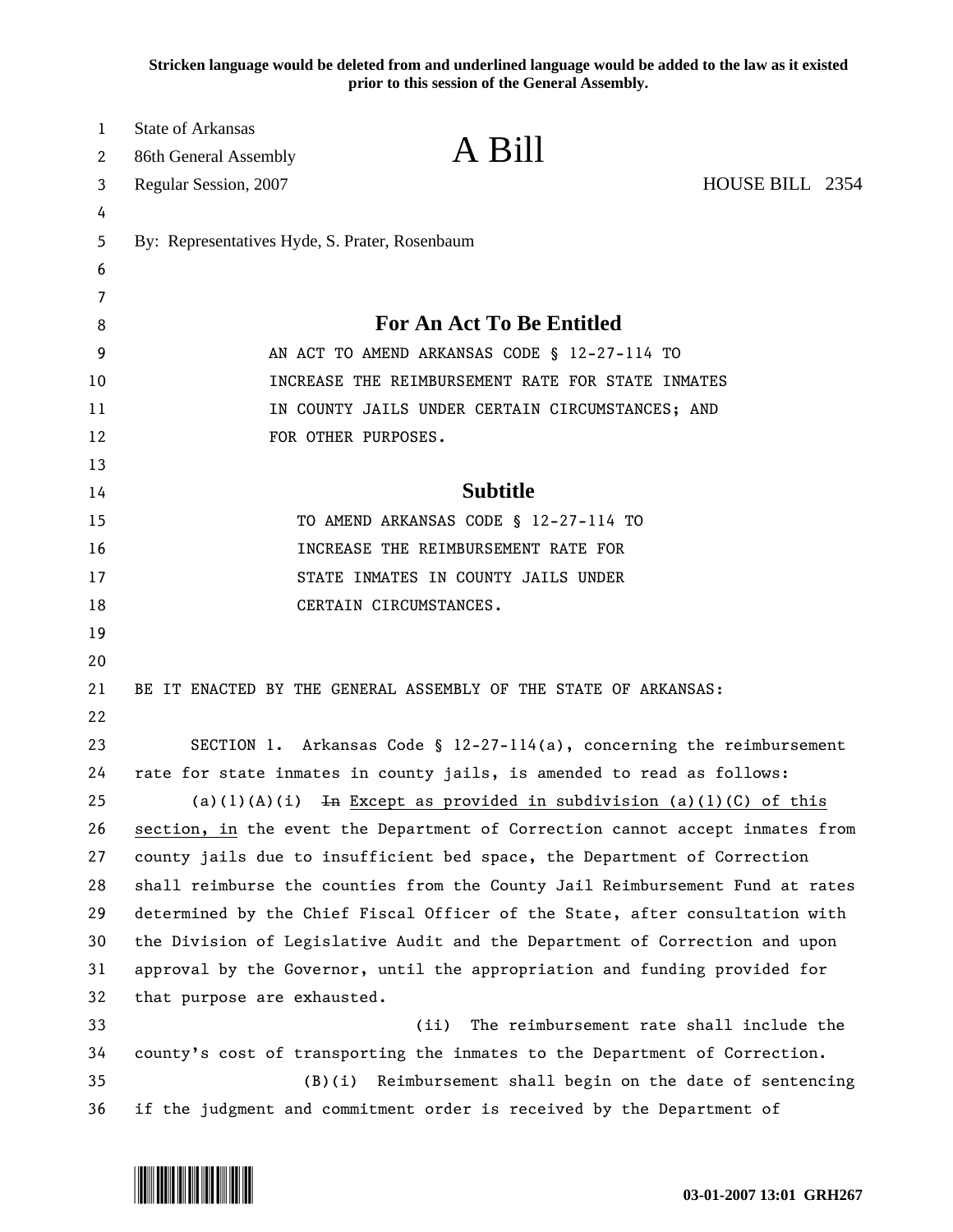1 Correction not later than twenty-one (21) days from the sentencing date. 2 (ii) If the judgment and commitment order is 3 received by the Department of Correction twenty-two (22) or more days after 4 the sentencing date, reimbursement shall begin on the date the Department of 5 Correction receives the judgment and commitment order. 6 (C) If the Department of Correction cannot accept inmates 7 within seventy-two (72) hours of the date reimbursement begins under 8 subdivision (a)(1)(B) of this section, the Department of Correction shall 9 reimburse the counties at a rate that is double the current rate described in

10 subdivision (a)(1)(A)(i) of this section. 11 (2)(A) In Except as provided in subdivision (a)(2)(C) of this

12 section, in the event the Department of Community Correction cannot accept 13 inmates from county jails due to insufficient bed space or shall have an 14 inmate confined in a county jail under any prerelease program, the Department 15 of Community Correction shall reimburse the counties from the fund at rates 16 determined by the Chief Fiscal Officer of the State, after consultation with 17 the division and the Department of Correction, and upon approval by the 18 Governor, until the appropriation and funding provided for that purpose are 19 exhausted.

20 (B)(i) Reimbursement shall begin on either the date of 21 sentencing or the date of placement on probation accompanied with 22 incarceration in the Department of Community Correction if the judgment and 23 commitment order or the judgment and disposition order, whichever is 24 applicable, is received by the Department of Community Correction not later 25 than twenty-one (21) days from either the date of sentencing or the date of 26 placement on probation accompanied with incarceration in the Department of 27 Community Correction.

28 (ii) If the judgment and commitment order or the 29 judgment and disposition order, whichever is applicable, is received by the 30 Department of Community Correction twenty-two (22) or more days after the 31 date of sentencing or the date of placement on probation accompanied with 32 incarceration in the Department of Community Correction, reimbursement shall 33 begin on the date the Department of Community Correction receives either the 34 judgment and commitment order or the judgment and disposition order, 35 whichever is applicable.

36 (C) If the Department of Community Correction cannot